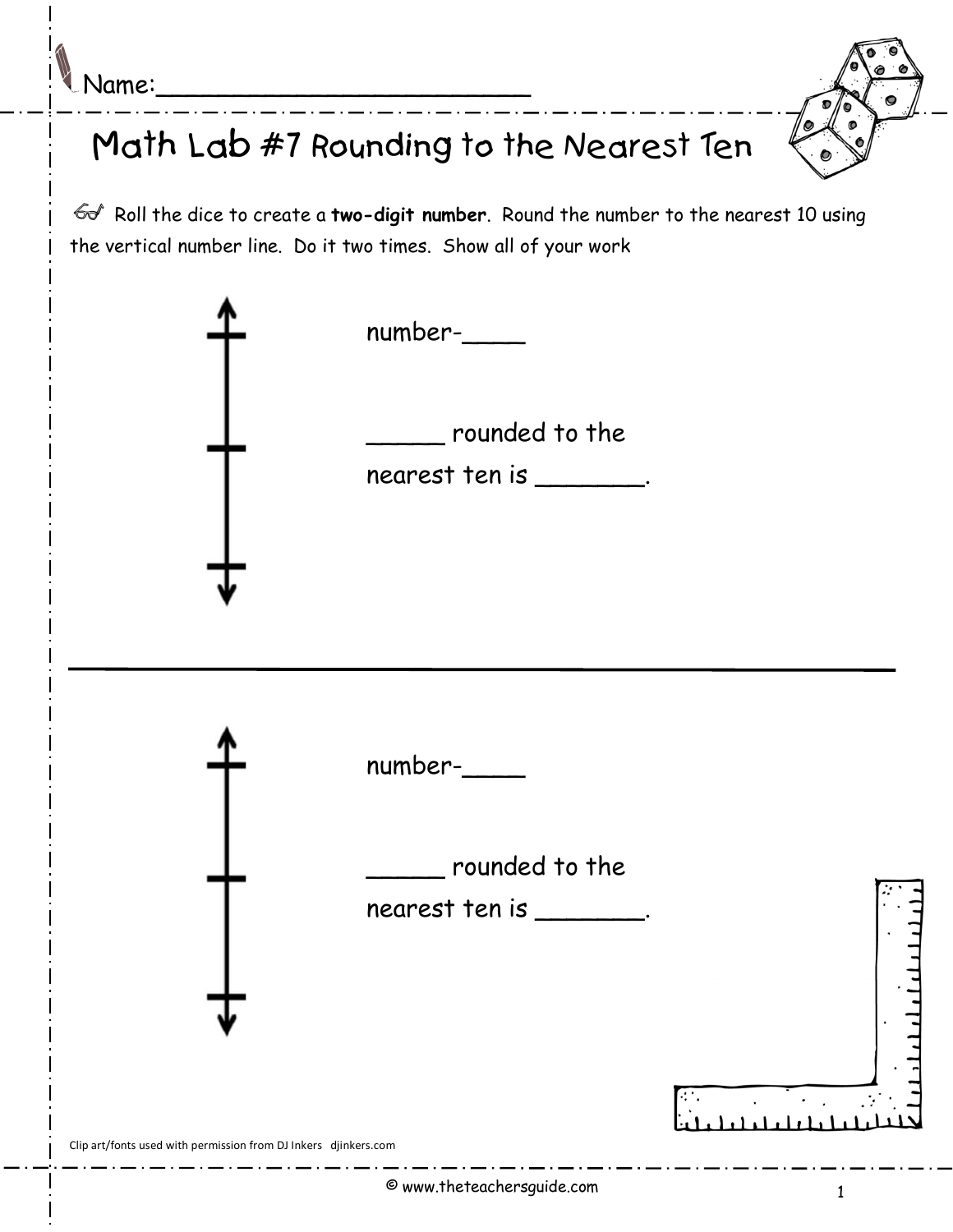| Mame: |
|-------|
|-------|

## Math Lab #7 Rounding to the Nearest Ten

Go<sup>t</sup> Roll the dice to create a three-digit number. Round the number to the nearest 10 using the vertical number line. Do it two times. Show all of your work

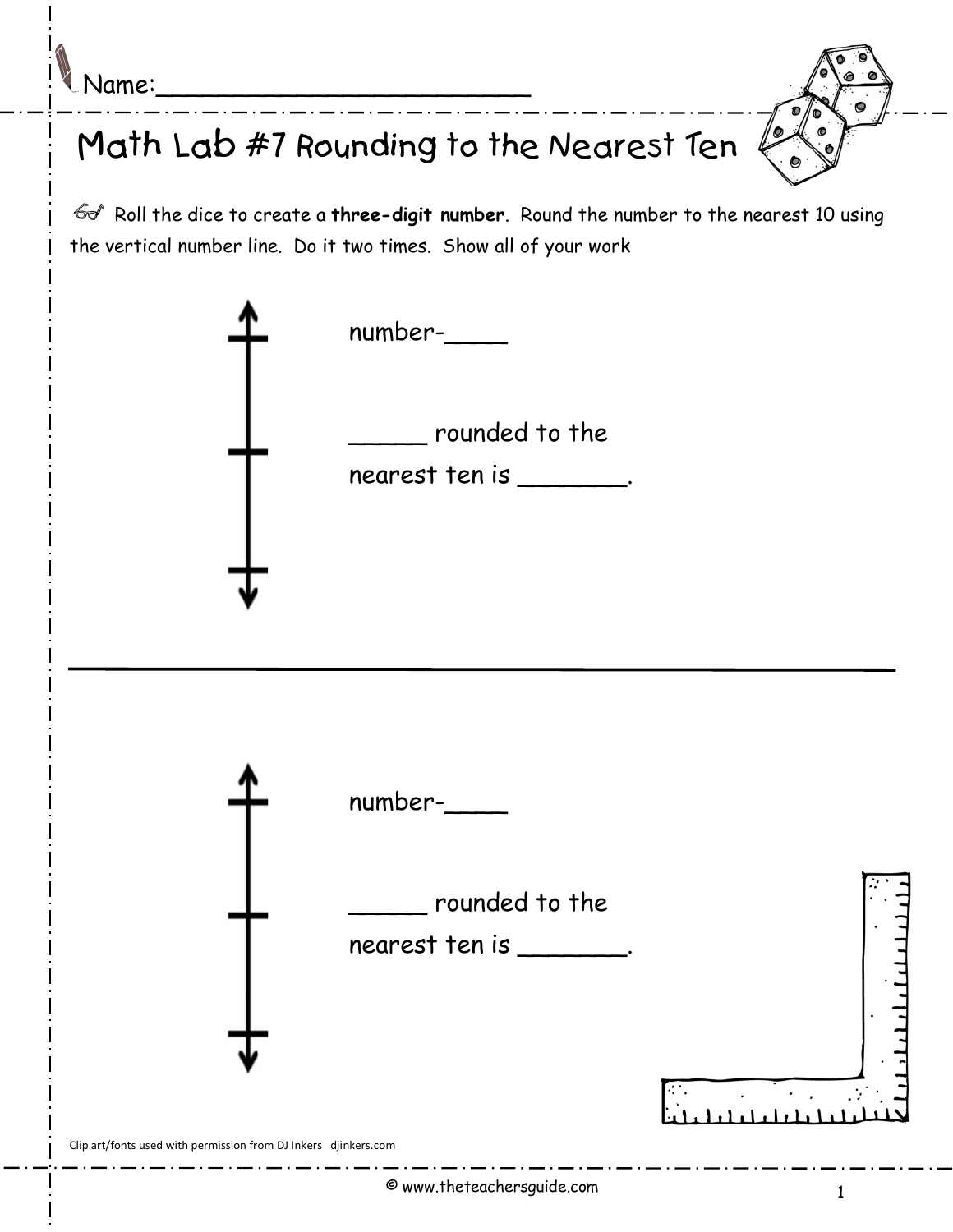| Mame: |  |
|-------|--|
|-------|--|

## Math Lab #7 Rounding to the Nearest Ten

 $\mathcal{A}$  Roll the dice to create a four-digit number. Round the number to the nearest 10 using the vertical number line. Do it two times. Show all of your work

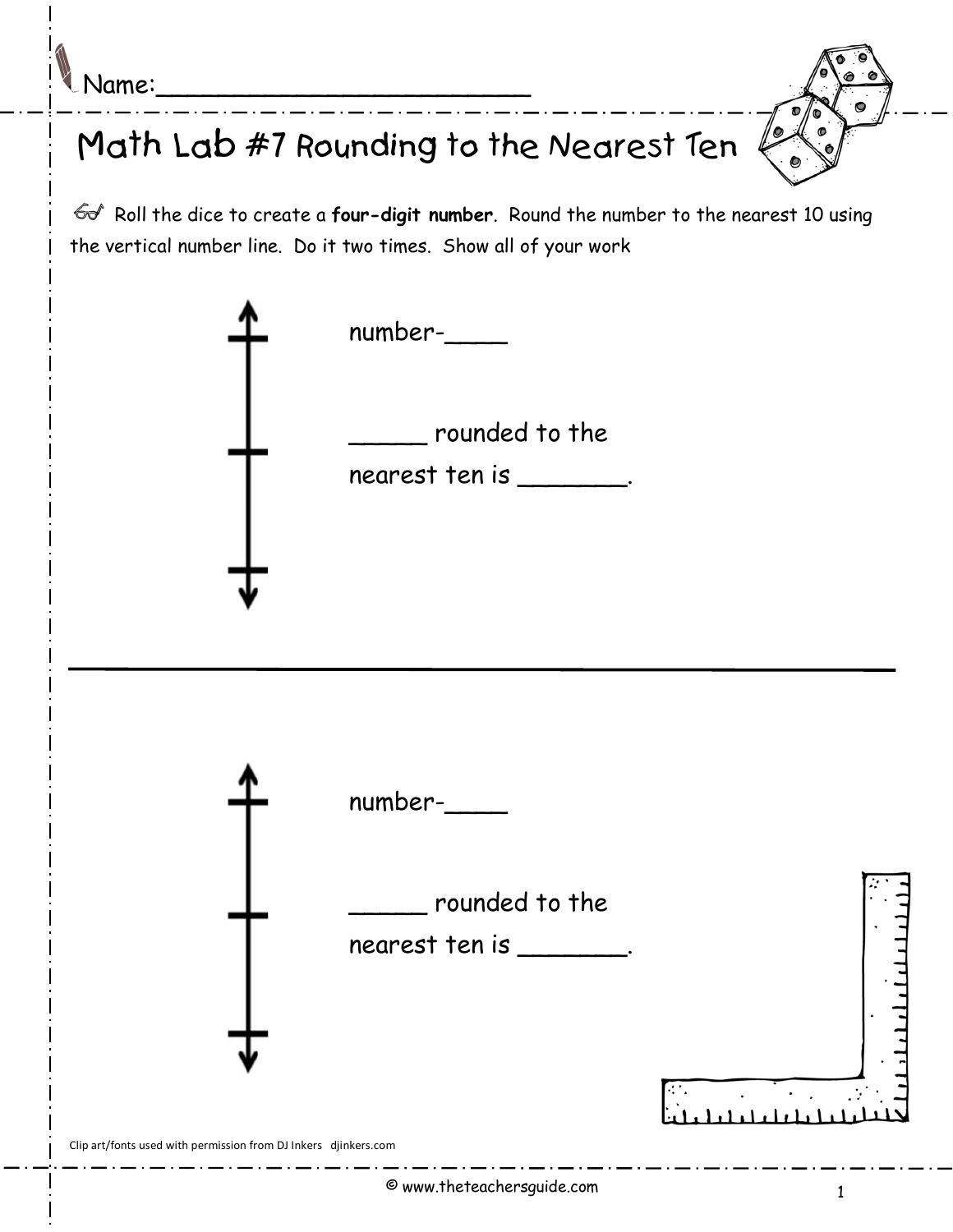$\ell$  Name:



 $\mathcal{A}$  Roll the dice to create a three-digit number. Round the number to the nearest 100 using the vertical number line. Do it two times. Show all of your work

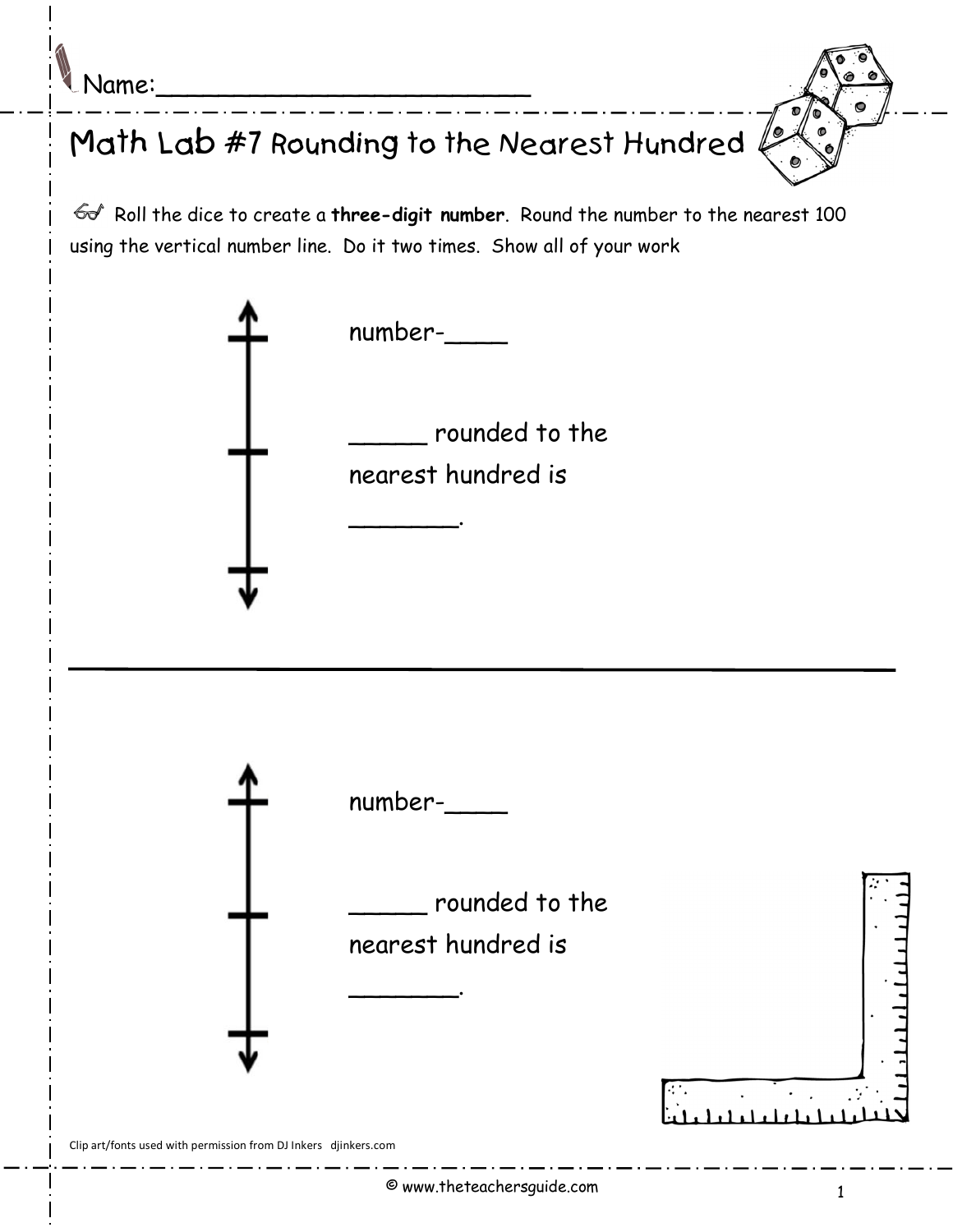